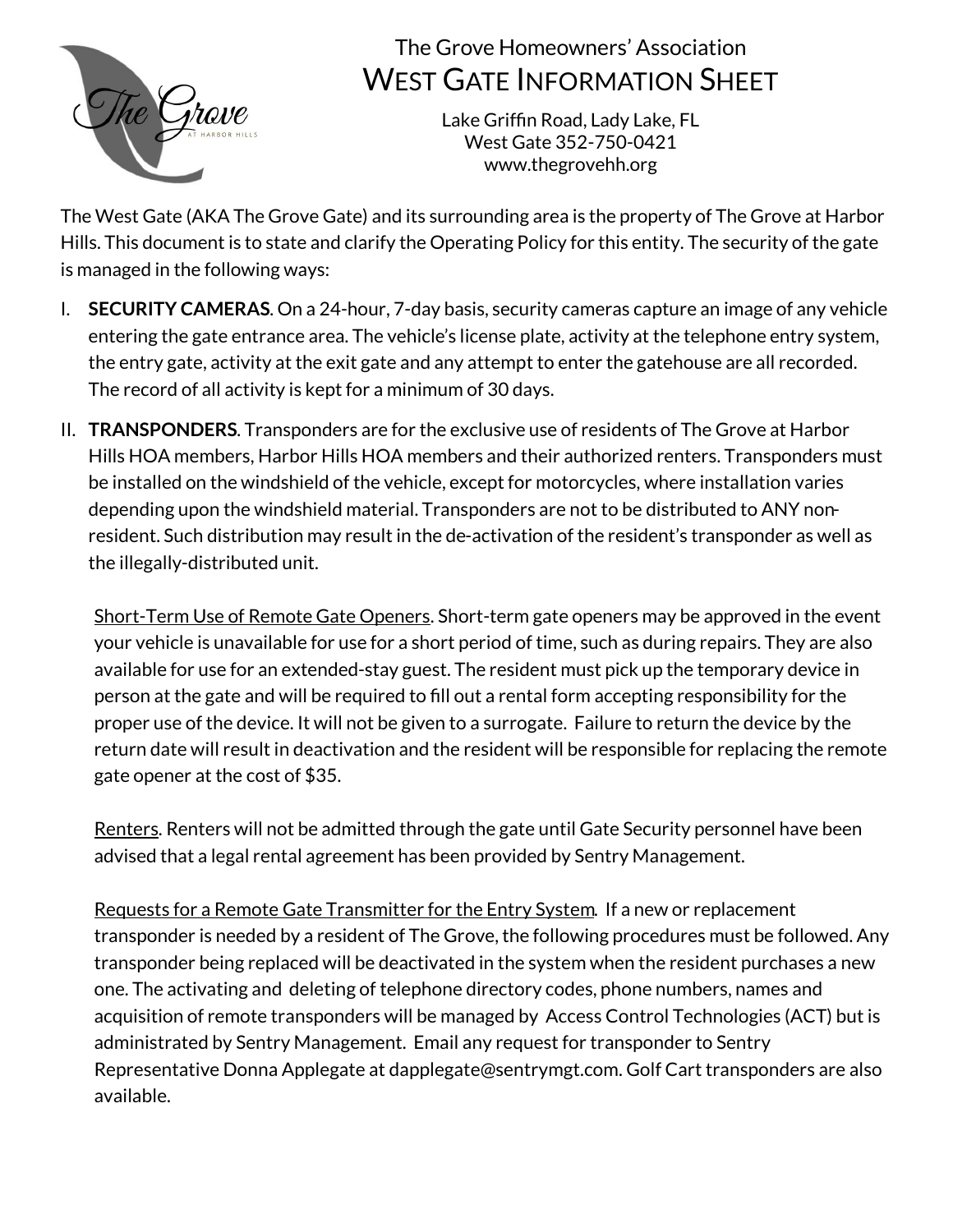Requests for the Updating of Names and/or Telephone Numbers for the Entry System. Email any request to Donna Applegate at dapplegate@sentrymgt.com or call her at 352-343-5706 ext 58012. Sentry will verify the request and forward it to ACT for programming. Either cell or landline phones may be used for the telephone entry system.

III. **SECURITY PERSONNEL**. The Gatehouse is manned by security personnel during the hours of 7:00am through 5:30pm Monday through Saturday. During off hours and Sunday, the gate may be opened by residents utilizing transponders, temporary gate transmitters or the Telephone Gate Entry System. If assistance is required, the gate may be opened by the North Gate security officer by entering four zeros (0000) at the Telephone Entry Pad and providing the resident's Personal Identification Number (PIN) to the security personnel. The Weiser Security Administrator must complete a NEW RESIDENT INFORMATION SHEET and establish an account for new residents. The Weiser Security Administrator can be contacted at the gatehouse.

Residents are encouraged to use the TEKControl Portal to allow temporary or permanent admittance of individuals or companies. In addition, from the Portal, residents may deny access to any of those entities. For those residents who do not use computers, they may phone the gatehouse and authorize entry with the help of the security personnel.

Security Personnel are NOT permitted to accept packages intended for any individual's home.

IV. **GATE ENTRY SYSTEM**. The Gate Entry System is used by any visitor coming in before or after Gate House hours. Residents of The Grove have the right to use the Telephone Gate Entry System by using individual telephone directory codes assigned by Access Control Technology (ACT). These codes are linked to land or mobile phone lines for the residents to facilitate the entry of visitors. These codes are not to be provided to vendors.

V.

It is very important that all residents check to verify they are identified in their system and to make a note of their designated Directory Code. Requests for the updating of names and/or designated telephone numbers can be accomplished by sending an emailed request, including name, address and telephone, to Donna Applegate at Sentry Management, dapplegate@sentrymanagement.com

## Gate System Instructions:

- a. At call box, visitor can press either the A or Z button, which will open the list of the residents and their directory code. It will open the list in the middle of the residents' names.
- b. Pressing the A button will move the advance the list towards the residents whose last name begins with A. Pressing the Z button will advance the list towards the letter Z. If you press and hold either the A or Z buttons, the cursor will scroll rapidly.
- c. With the cursor at the proper resident name, press the CALL button